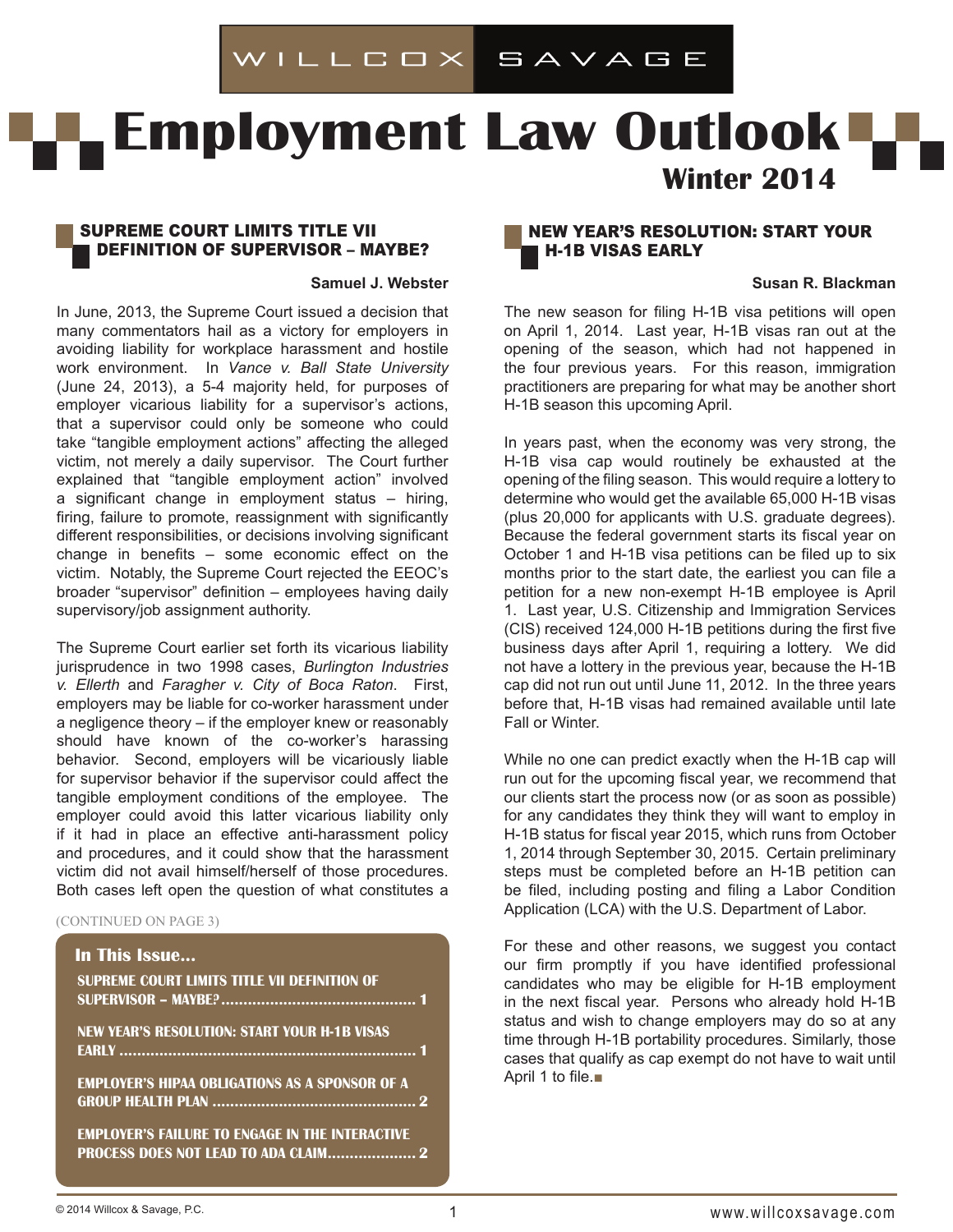## employer's hipaa obligations as a sponsor of a group health plan

#### **Cher E. Wynkoop and Corina V. San-Marina**

With the passage last year of new guidance promulgated pursuant to the Health Insurance Portability and Accountability Act of 1996 (HIPAA) and substantially increased HIPAA enforcement actions and audits, employers that are not directly subject to HIPAA but are sponsors of group health plans should immediately review and assess their obligations under HIPAA to ensure full compliance. Regardless of the type of group health plan sponsored, self-insured or fully insured, employers as plan sponsors are responsible for ensuring that their group health plans are meeting their HIPAA obligations to protect the employees' protected health information (PHI). However, many employers are unaware of their HIPAA obligations with respect to their group health plans. This is particularly true for employers sponsoring fully insured group health plans, who often erroneously believe they have no HIPAA responsibility because their plans are primarily administered by health insurance companies.

#### **Group Health Plans as Covered Entities under HIPAA**

A group health plan is considered a "covered entity" and is subject to HIPAA. An employer that is the sponsor of a group health plan is not a covered entity in its own right, and is, therefore, not directly subject to the HIPAA Regulations. However, the regulations place obligations on the group health plan and restrict the flow of information from the plan to the employer as the plan sponsor. This ultimately places compliance burdens on the employer, which will vary depending on (i) whether the plan is self-funded or provides fully insured health benefits through a health insurance issuer; and (ii) the extent of PHI the employer receives from the plan or the insurer.

An exemption from HIPAA compliance is available to self-administered, self-insured group health plans with fewer than 50 employees eligible to participate in the plan. This exclusion will not apply to a self-insured group health plan that uses a third-party administrator, such as a health flexible spending account that is administered by an outside vendor.

#### **Restrictions on Exchange of PHI between the Group Health Plan and Employer**

Employers are prohibited from freely exchanging PHI with their sponsored group health plans. In general, in order for a group health plan to disclose PHI to the employer (or to provide for or permit the disclosure of PHI to the employer by an insurer), the plan documents must be amended to provide for certain restrictions regarding the flow of information to the employer sponsoring the plan. Essentially, these amendments require employers to

#### employer's failure to engage in the Interactive process DOES NOT LEAD TO ada CLAIM

#### **Monica A. Stahly**

In a recent decision, *Wilson v. Dollar General Corporation*, the Fourth Circuit held that an employer's failure to engage in the interactive process did not entitle a former employee to a judgment under the Americans with Disabilities Act (ADA) because no reasonable accommodation was available for the plaintiff's disability.

Within five months of starting with Dollar General, Lamont Wilson developed a debilitating condition in his left eve. Although Wilson took eight weeks of leave from his position, he continued to have significant vision problems that prevented him from returning to work on the date specified by his physician. The company provided an additional day of leave, and Wilson sought treatment, but his condition did not improve. Wilson's physician cleared Wilson to return in another two days' time, but Dollar General discharged Wilson when he did not return to work after the additional day of leave.

Wilson filed a claim against Dollar General, alleging that the company unlawfully discriminated against him by failing to provide him a reasonable accommodation. During the course of litigation, Wilson revealed that his vision problems persisted well beyond his termination from Dollar General, and he provided no evidence that had he been accommodated with his two-day leave request, he would have been able to perform the essential functions of his position at the conclusion of that leave period.

Wilson also claimed that Dollar General violated the ADA by failing to engage in the interactive process. In response, the Fourth Circuit determined that the interactive process is not an end in itself, but it is a means for determining what reasonable accommodations may be available. The Court concluded that even when an employee triggers an employer's duty to engage in the interactive process, the employer's liability for failing to engage in the process may collapse for a number of reasons (including the employee's failure to identify a reasonable accommodation that would have been feasible or would have enabled him to perform his essential job functions).

While Dollar General ultimately prevailed in this case, the result is an exception, and rarely will a court find that *no* reasonable accommodation would have been possible. Despite this ruling, employers should engage in the interactive process with its disabled employees to identify and discuss possible accommodations. Stay tuned to the Spring 2014 edition of *Employment Law Outlook*  for a comprehensive discussion on how to navigate the interactive process. ■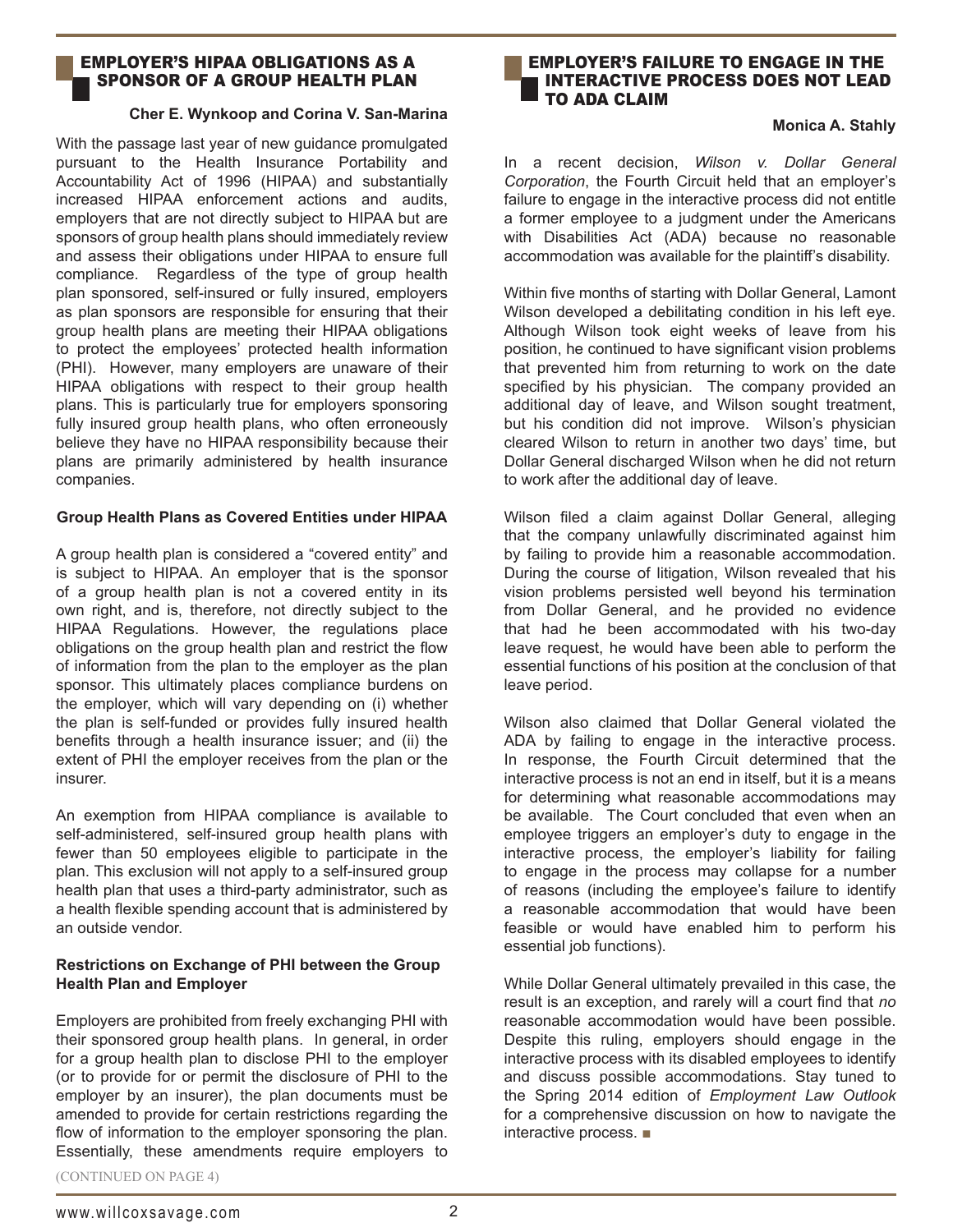## Supreme Court Limits Title VII Definition of SUPERVISOR – MAYBE?

(continued from page 1)

supervisor. The *Vance* Court purported to address that issue.

The Supreme Court in *Vance* wanted to adopt a brightline test, a laudable goal. The majority wanted to provide a "workable" definition to reduce the number of times the "supervisor" question actually gets submitted to a jury. The 5-4 majority held that for purposes of Title VII vicarious liability, a "supervisor" must be someone who could take "tangible employment actions" against the alleged victim – hiring, firing, demoting, or having significant economic effect (benefits or pay reduction). While the majority may have succeeded in creating a "bright-line" test, some murkiness remains.

Fourth Circuit cases since the *Vance* decision indicate continued struggles over whether a front-line supervisor fits the *Vance* definition. Rather than leading to summary judgment on the issue, courts in the Fourth Circuit are finding the existence of factual questions regarding whether the alleged harasser fits the *Vance* definition; that is, whether alleged harassment could take a "tangible employment action" against the victim. Other factual questions involve whether the lower level supervisor possessed sufficient authority to be viewed as the one principally responsible for the "tangible employment action." This continued murkiness after the supposed establishment of a "bright-line" test shows why employers must maintain continued vigilance for harassment to avoid hostile work environment claims.

While the definition of "supervisor" has now probably been limited to persons having tangible economic power over the employee, it does not reduce employers' Title VII vicarious liability exposure. If anything, the Court's *Vance* decision requires employers to devote even more attention to training. This training has two focuses.

First, employers must provide training to **all** of their employees reiterating that discrimination, including, especially harassment and hostile work environment, will not be tolerated. They must also provide both an effective complaint procedure and training on the use of that complaint procedure. Employers should review their anti-harassment policies for their commitment to creating, maintaining and protecting a harassment-free work environment. The harassment complaint procedure should be available, workable, and used. Finally, employers must follow up on harassment complaints.

Second, employers must take steps to assure that their supervisors – the ones with the power to make tangible employment decisions affecting an employee's economic status – are especially sensitive to anti-harassment policies and procedures and adhere to them. They must also train the supervisors to be vigilant in recognizing other employees' harassing and hostile work environment behavior. Those supervisors must be especially attentive to their subordinate supervisors.

Finally, employers should review their job descriptions for accuracy and clarity in reflecting the employees' responsibilities. The *Vance* Court admonished employers by stating that they could not avoid Title VII liability just by focusing decision-making authority in a few employees. Job descriptions for employees with authority to take tangible employment actions should clearly reflect such authority. Conversely, lower level position descriptions should accurately reflect their more limited authority.

While the Supreme Court's *Vance* decision helps employers by limiting who is a "supervisor" for vicarious strict liability, it by no means reduces employers' Title VII exposure. Employers need to take the following steps:

- Revise performance expectations for management to enforce supervisory responsibilities, especially for supervisors who may take "tangible employment actions" against employees;
- Provide an effective discrimination/harassment/hostile work environment complaint procedure and regularly provide training on it;
- Promptly investigate any and all harassment and discrimination complaints to show "reasonable care" in handling improper conduct;
- Provide thorough EEO training to all employees, especially those in management, to disseminate the company's updated EEO policies.

Now, the "merely daily supervisor" becomes a harassment and hostile work environment target under the negligence standard. The more narrowly defined "supervisors" must be vigilant for harassment and hostile work environment behavior.■



# **Welcome Jimmy Wood**

Jimmy recently joined the firm as an associate in the Business Immigration practice team.

Jimmy is a 2013 graduate of the University of Richmond School of Law. He received his B.A. from Hampden-Sydney College.